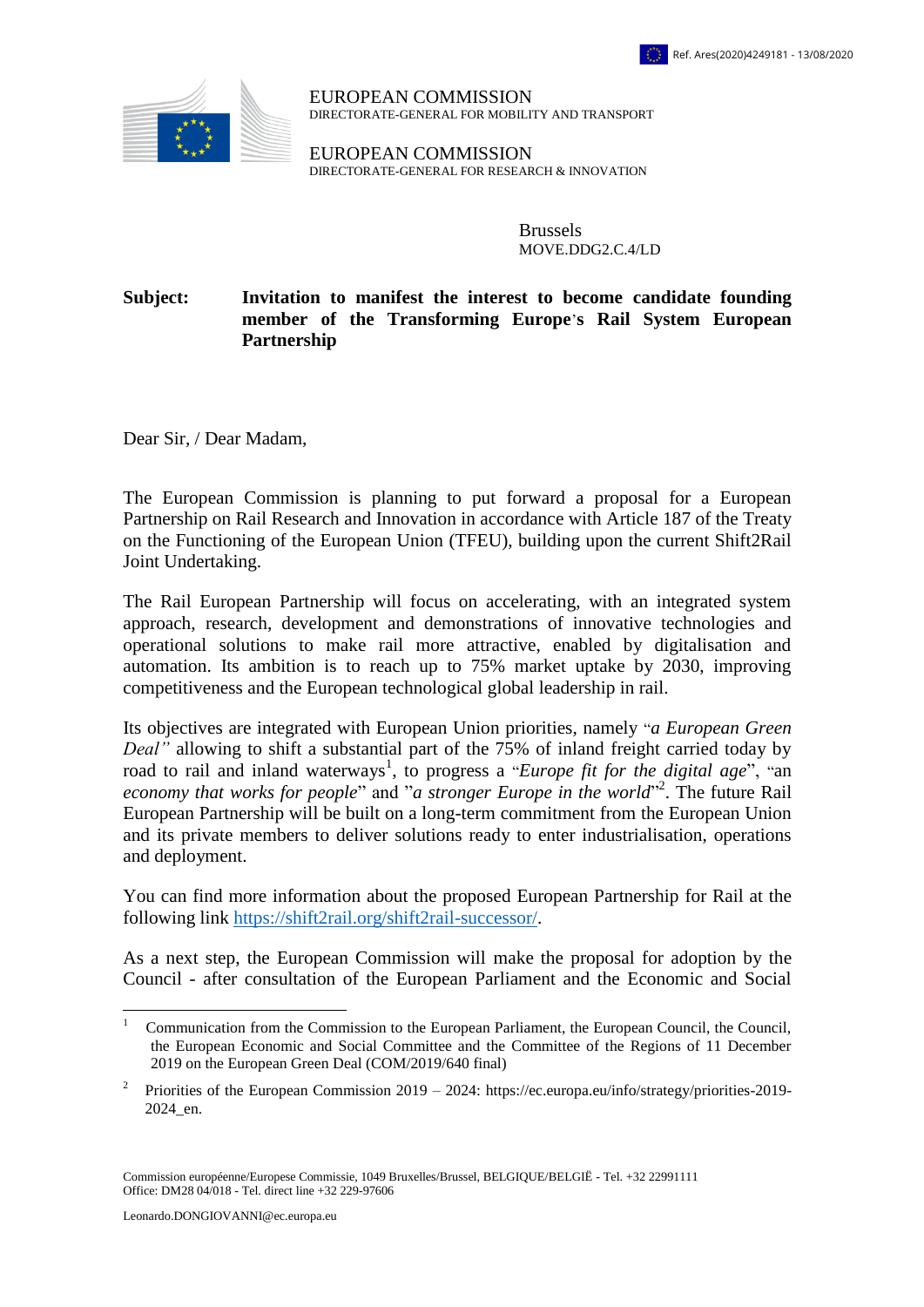Committee. This will take the form of a common Regulation establishing all the Joint Undertakings foreseen under Horizon Europe<sup>3</sup>.

The final scope, objectives and budget for the partnership will depend on the political agreement on the legal act establishing the Joint Undertaking, as well as the agreement on the Master Plan between the Commission and partners. This Master Plan will be developed, on the basis inter alia of the Strategic Research and Innovation Agenda (SRIA) currently being developed by ERRAC.

## **Scope**

 $\overline{a}$ 

The proposed Rail European Partnership aims to bring together the wide range of actors in the rail system, from across the rail supply industry and operational sectors in order to develop a "system of systems" approach. The future Partnership aims at transforming rail's system architecture, increasing emphasis on freight and digitalisation and enhancing focus on deployment of innovative solutions. For that purpose, it needs to involve key partners and their co-investment to deliver such a programme, including testing results at different levels before bringing them at European large scale, subject to the relevant socio-economic business case. The Partnership will be a catalyst to address present and future challenges in the transport sector and improve mobility of passengers and goods across Europe. In order to achieve the most tangible impact for society, the focus should be on harnessing rail for digital and sustainable transformation of our economy and society.

The future members of the Partnership will have the possibility to identify together with the Commission the priorities and call topics of the Partnership.

The Partnership will be able to explore opportunities for funding of programmes and projects under a number of European Programmes (e.g. Connecting Europe Facility, Digital Europe Plan, European Regional Development Fund and Cohesion Fund) and develop systemic synergies between the Partnership and existing funding mechanisms.

## **Conditions for establishing a European Partnership**

A key criterion for addressing a priority through a partnership approach is demonstrating that it is more effective in achieving Horizon Europe objectives and Union priorities than traditional calls. This demonstration was carried out in the impact assessment.

The other conditions for establishing a European Partnership are stipulated in the draft Horizon Europe Regulation (Article 8 and Annex III). The key elements are

- Ex-ante demonstration of additionality and directionality of the European Partnership, including a common strategic vision of the purpose of the European Partnership;
- Ex-ante demonstration of the partners' long term commitment, including a minimum share of public and/or private investments.

 $3$  https://ec.europa.eu/info/horizon-europe-next-research-and-innovation-framework-programme\_en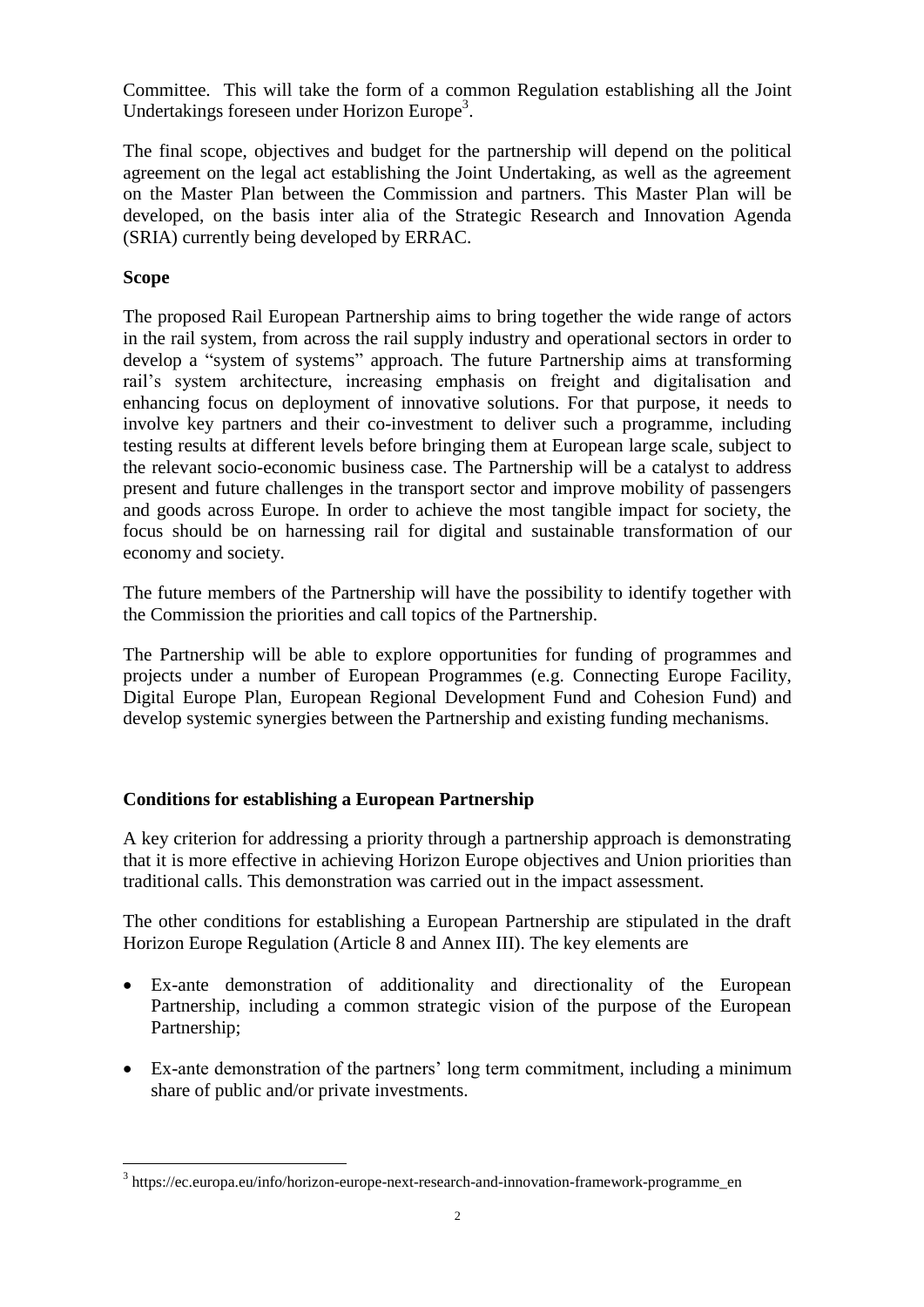This means that European Partnerships require collective commitment to a Common Vision. Alongside a common long-term vision, the principles of ex ante commitment and sharing costs are key conditions establishing a European Partnership in which the Union commits significant budgets to address Union policy priorities in collaboration with the sector.

## **Expression of interest**

This invitation is addressed to private and public entities that intend to manifest an interest to become a Founding Member in the Rail European Partnership. The interested entities should express their interest and commitment by submitting a letter (max 2 pages). This should contain, at high level, the following elements:

- the overall motivation of the concerned entity,
- support to the objectives,
- assessed (ie duly justified) commitments for the 7-year period.

In order to ensure that the entities joining the European Union, represented by the Commission, in the establishment of the Partnership collectively cover the different areas of expertise relevant to the rail partnership and are representative of the European Union rail system, the following additional aspects will be considered in assessing the candidates:

- demonstrated know-how in rail and, more specifically, in rail research and innovation;
- capacity to implement multi-annual and multi-stakeholders' projects, part of an integrated programme;
- readiness to embrace a long term vision of this European Partnership, which shall result in a long term commitment to it;
- participation as a single entity, which may present itself with linked business parties;
- commitment of at least EUR 30 Mio indicative net contribution, of which 5% to be expected in the form of financial contribution to the running costs of the partnership;
- geographical establishment.

It is expected that the core membership of the Rail European Partnership would consist of indicatively 20 entities representing, in a balanced manner, the following stakeholder categories (noting that some stakeholders may have the capacity to cover several categories):

- infrastructure managers;